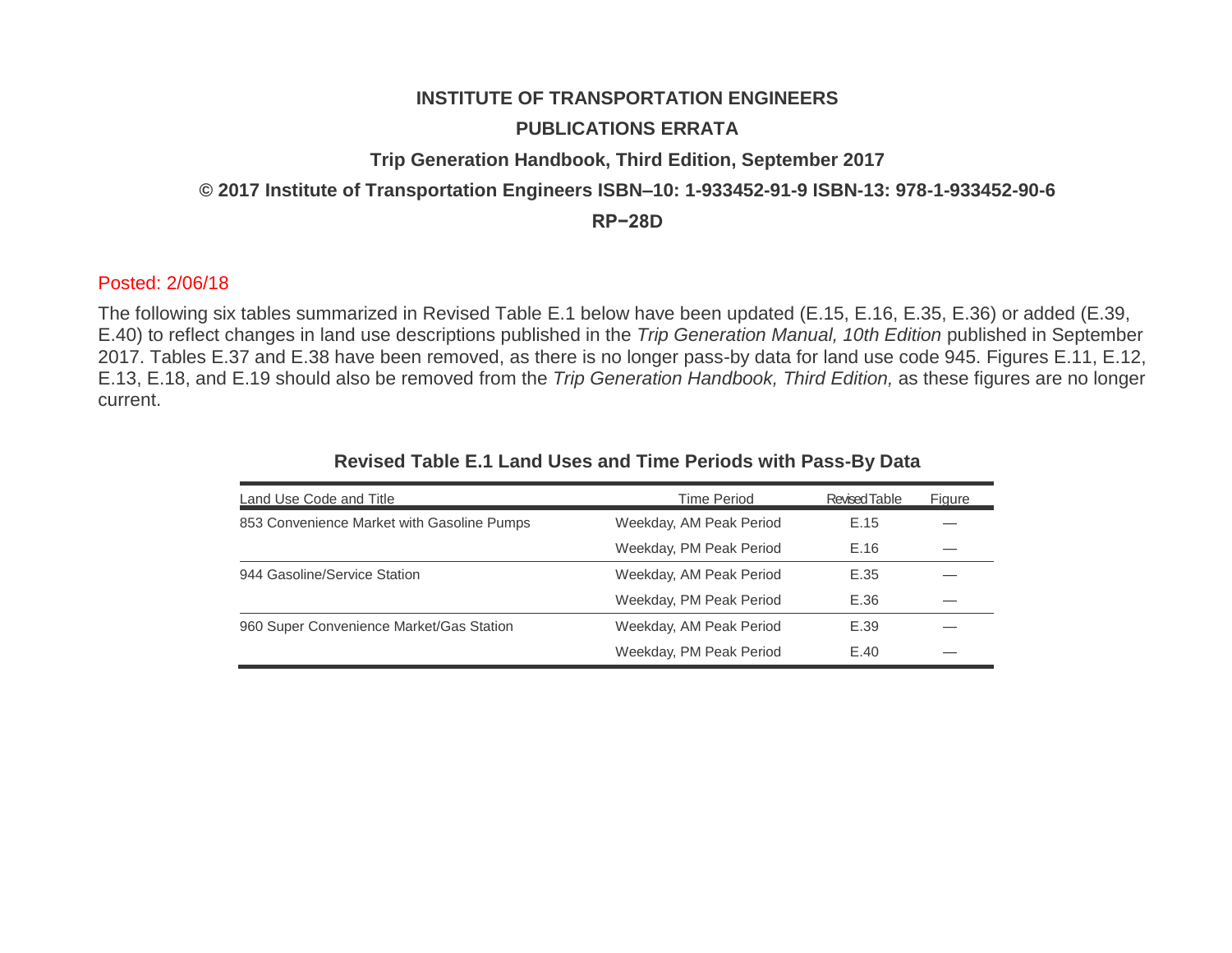## **Table E.39 Pass-By and Non-Pass-By Trips Weekday, AM Peak Period**

| SQ. FT. GFA) | SIZE (1,000 VEHICLE FUELING<br><b>POSITIONS</b> | <b>LOCATION</b>    | WEEKDAY<br>SURVEY DATE INTERVIEWS | NO. OF                         | <b>TIME PERIOD</b> | PASS-BY TRIP (%) |                               | NON-PASS-BY TRIPS (%)    |              | ADJ. STREET PEAK<br>HOUR VOLUME | SOURCE                               |
|--------------|-------------------------------------------------|--------------------|-----------------------------------|--------------------------------|--------------------|------------------|-------------------------------|--------------------------|--------------|---------------------------------|--------------------------------------|
|              |                                                 |                    |                                   |                                |                    |                  |                               | PRIMARY DIVERTED         | <b>TOTAL</b> |                                 |                                      |
| 5.500        | 12                                              | East Lampeter, PA  | 2000                              | $\overline{\phantom{0}}$       | 7:00-10:00 a.m.    | 85               |                               |                          | 15           | 2,975                           | <b>Traffic Planning &amp; Design</b> |
| 5.060        | 12                                              | Ephrata, PA        | 2000                              |                                | 7:00-10:00 a.m.    | 84               |                               | $\overline{\phantom{0}}$ | 16           | 3,219                           | Traffic Planning & Design            |
| 5.543        | 16                                              | East Vincent, PA   | 2000                              | $\overline{\phantom{0}}$       | 7:00-10:00 a.m.    | 84               |                               | $\overline{\phantom{0}}$ | 16           | 1,933                           | <b>Traffic Planning &amp; Design</b> |
| 5.565        | 16                                              | Upper Macungie, PA | 2000                              |                                | 7:00-10:00 a.m.    | 77               |                               |                          | 23           | 2,262                           | <b>Traffic Planning &amp; Design</b> |
| 5.500        | 16                                              | West Sadsbury, PA  | 2000                              |                                | 7:00-10:00 a.m.    | 82               | $\overbrace{\phantom{aaaaa}}$ | $\overline{\phantom{0}}$ | 18           | 1,570                           | Traffic Planning & Design            |
| 4.993        | 16                                              | Muhlenberg, PA     | 2000                              | $\overline{\phantom{0}}$       | 7:00-10:00 a.m.    | 75               |                               |                          | 25           | 1,991                           | <b>Traffic Planning &amp; Design</b> |
| 5.488        | 12                                              | Millsboro, DE      | 2000                              | $\overbrace{\phantom{13333}}$  | 7:00-10:00 a.m.    | 80               | $\overbrace{\phantom{aaaaa}}$ | $\overline{\phantom{0}}$ | 20           | $\overline{\phantom{0}}$        | <b>Traffic Planning &amp; Design</b> |
| 5.565        | 16                                              | Bristol, PA        | 2000                              | $\qquad \qquad$                | 7:00-10:00 a.m.    | 68               | $\overline{\phantom{0}}$      |                          | 32           | 2,854                           | <b>Traffic Planning &amp; Design</b> |
| 4.694        | 12                                              | Bel Air, MD        | 2000                              |                                | 7:00-10:00 a.m.    | 72               | $\overbrace{\phantom{aaaaa}}$ | $\overline{\phantom{0}}$ | 28           | 2,440                           | <b>Traffic Planning &amp; Design</b> |
| 4.694        | 16                                              | Frederick, MD      | 2000                              | $\overline{\phantom{0}}$       | 7:00-10:00 a.m.    | 90               | $\overbrace{\phantom{aaaaa}}$ | $\overline{\phantom{0}}$ | 10           | 2,278                           | Traffic Planning & Design            |
| 4.694        | 12                                              | Salisbury, MD      | 2000                              | $\overline{\phantom{0}}$       | 7:00-10:00 a.m.    | 78               | $\overbrace{\phantom{aaaaa}}$ | $\overline{\phantom{0}}$ | 22           | 1,561                           | Traffic Planning & Design            |
| 4.694        | 12                                              | Salisbury, MD      | 2000                              | $\overline{\phantom{0}}$       | 7:00-10:00 a.m.    | 79               |                               |                          | 21           | 2,764                           | Traffic Planning & Design            |
| 4.848        | 12                                              | Fredericksburg, VA | 2000                              | $\overline{\phantom{0}}$       | 7:00-10:00 a.m.    | 55               | $\overbrace{\phantom{aaaaa}}$ | $\overline{\phantom{0}}$ | 45           | 1,398                           | <b>Traffic Planning &amp; Design</b> |
| 4.848        | 16                                              | Woodbridge, VA     | 2000                              | $\overline{\phantom{m}}$       | 7:00-10:00 a.m.    | 68               |                               | $\hspace{0.05cm}$        | 32           | 2,106                           | Traffic Planning & Design            |
| 5.242        | 12                                              | Woodbridge, VA     | 2000                              | $\overline{\phantom{0}}$       | 7:00-10:00 a.m.    | 74               | $\overbrace{\phantom{13333}}$ |                          | 26           | 1,160                           | <b>Traffic Planning &amp; Design</b> |
| 4.848        | 16                                              | Spotsylvania, VA   | 2000                              | $\overline{\phantom{0}}$       | 7:00-10:00 a.m.    | 85               | $\overbrace{\phantom{aaaaa}}$ | $\overline{\phantom{0}}$ | 15           | 2,676                           | Traffic Planning & Design            |
| 4.848        | 16                                              | Spotsylvania, VA   | 2000                              | $\qquad \qquad \longleftarrow$ | 7:00-10:00 a.m.    | 75               | $\overbrace{\phantom{aaaaa}}$ | $\overline{\phantom{0}}$ | 25           | 3,244                           | Traffic Planning & Design            |
| 4.848        | 16                                              | Stafford, VA       | 2000                              | $\overline{\phantom{0}}$       | 7:00-10:00 a.m.    | 71               | $\overline{\phantom{0}}$      |                          | 29           | 1,663                           | Traffic Planning & Design            |
| 5.242        | 12                                              | Fredericksburg, VA | 2000                              | $\overline{\phantom{0}}$       | 7:00-10:00 a.m.    | 71               | $\overbrace{\phantom{13333}}$ | $\overline{\phantom{0}}$ | 29           | 548                             | Traffic Planning & Design            |
| 4.694        | 20                                              | New Castle, DE     | 2000                              | $\overline{\phantom{m}}$       | 7:00-10:00 a.m.    | 84               | $\overbrace{\phantom{aaaaa}}$ | $\hspace{0.05cm}$        | 16           | 3,864                           | <b>Traffic Planning &amp; Design</b> |
| 4.694        | 16                                              | New Castle, DE     | 2000                              |                                | 7:00-10:00 a.m.    | 74               |                               |                          | 26           | 2,185                           | Traffic Planning & Design            |

# **Land Use 960 — Super Convenience Market/Gas Station**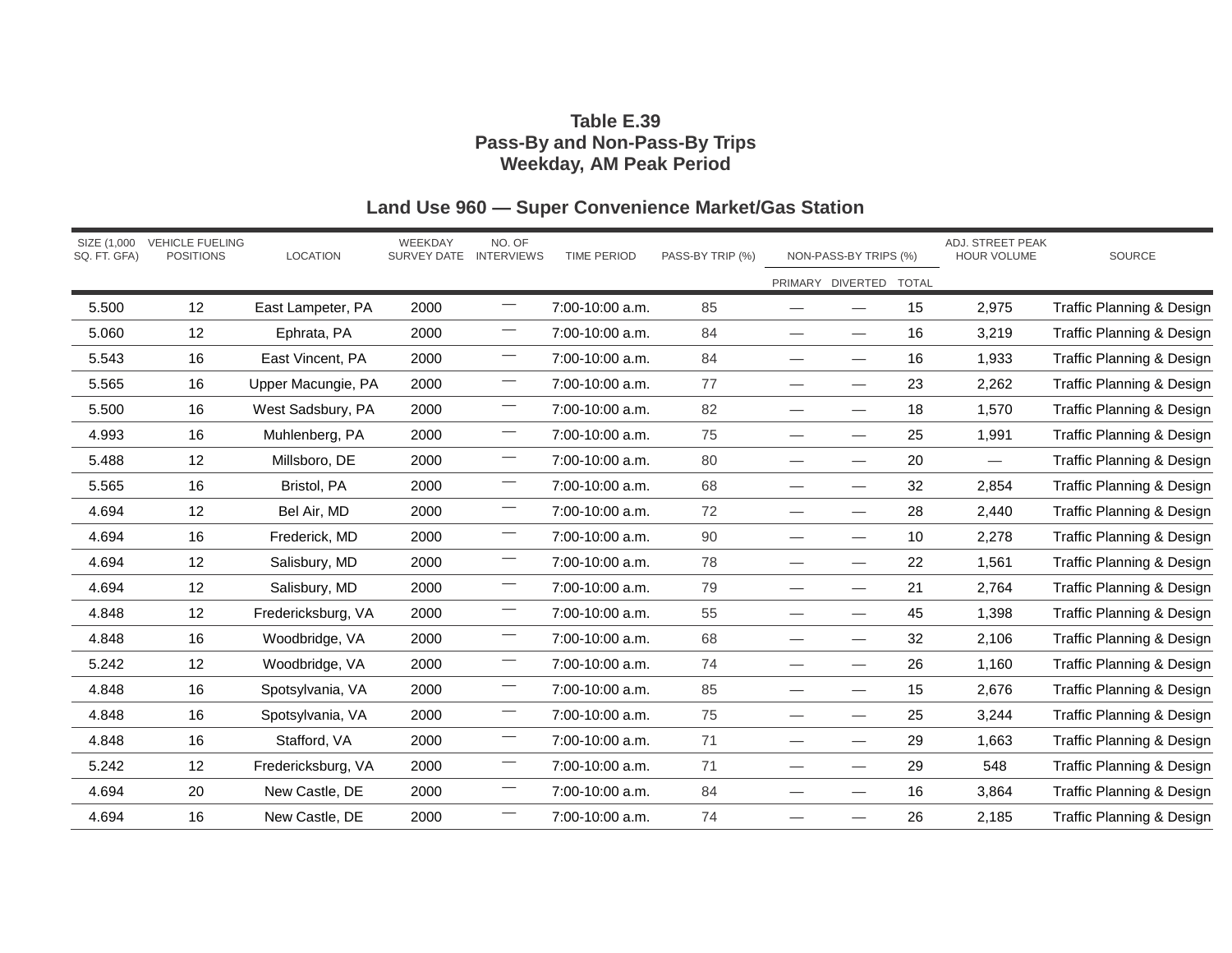| 4.694 | 16 | Middletown, DE  | 2000 |                               | 7:00-10:00 a.m.   | 58 |      | --    | 42 | 962   | Traffic Planning & Design |
|-------|----|-----------------|------|-------------------------------|-------------------|----|------|-------|----|-------|---------------------------|
| 4.694 | 16 | Newark, DE      | 2000 |                               | 7:00-10:00 a.m.   | 84 |      |       | 16 | 2,956 | Traffic Planning & Design |
| 5.094 | 16 | Lanoka, NJ      | 2000 | $\overbrace{\phantom{13333}}$ | $7:00-10:00$ a.m. | 86 |      |       | 14 | 1.260 | Traffic Planning & Design |
| 5.565 | 16 | Cream Ridge, NJ | 2000 | —                             | $7:00-10:00$ a.m. | 58 | --   |       | 42 | 1,253 | Traffic Planning & Design |
| 5.565 | 16 | Medford, NJ     | 2000 |                               | 7:00-10:00 a.m.   | 79 |      |       | 21 | 1,928 | Traffic Planning & Design |
| 4.694 | 16 | Egg Harbor, NJ  | 2000 |                               | 7:00-10:00 a.m.   | 79 |      |       | 21 | 1,859 | Traffic Planning & Design |
| 5.565 | 16 | Florence, NJ    | 2000 | $--$                          | 7:00-10:00 a.m.   | 84 | $--$ | $---$ | 16 | 1.953 | Traffic Planning & Design |

Average Pass-By Trip Percentage: 76

"—" means no data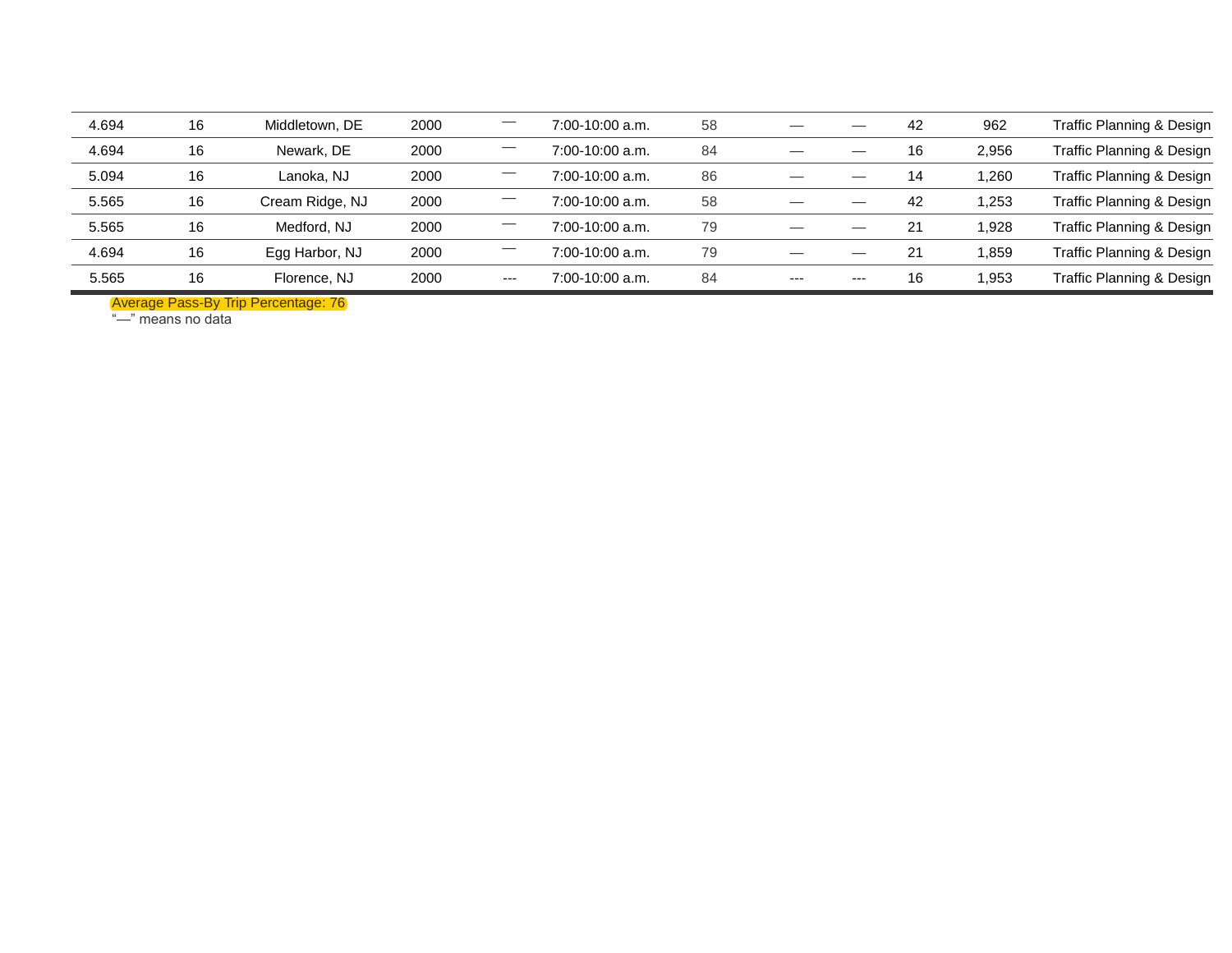## **Table E.40 Pass-By and Non-Pass-By Trips Weekday, PM Peak Period**

| SQ. FT. GFA) | SIZE (1,000 VEHICLE FUELING<br><b>POSITIONS</b> | <b>LOCATION</b>    | WEEKDAY<br>SURVEY DATE INTERVIEWS | NO. OF                        | <b>TIME PERIOD</b> | PASS-BY TRIP (%) | NON-PASS-BY TRIPS (%)           |                          | ADJ. STREET PEAK<br><b>HOUR VOLUME</b> |                                 | SOURCE                               |
|--------------|-------------------------------------------------|--------------------|-----------------------------------|-------------------------------|--------------------|------------------|---------------------------------|--------------------------|----------------------------------------|---------------------------------|--------------------------------------|
|              |                                                 |                    |                                   |                               |                    |                  |                                 | PRIMARY DIVERTED TOTAL   |                                        |                                 |                                      |
| 5.500        | 12                                              | East Lampeter, PA  | 2000                              | $\overline{\phantom{0}}$      | 3:00-6:00 p.m.     | 84               | $\overline{\phantom{0}}$        | $\overline{\phantom{0}}$ | 16                                     | 4,025                           | Traffic Planning & Design            |
| 5.060        | 12                                              | Ephrata, PA        | 2000                              | $\overbrace{\phantom{13333}}$ | 3:00-6:00 p.m.     | 91               |                                 | $\overline{\phantom{0}}$ | 9                                      | 4,181                           | <b>Traffic Planning &amp; Design</b> |
| 5.543        | 16                                              | East Vincent, PA   | 2000                              |                               | $3:00 - 6:00$ p.m. | 87               | $\overbrace{\phantom{aaaaa}}$   | $\overline{\phantom{0}}$ | 13                                     | 2,363                           | Traffic Planning & Design            |
| 5.565        | 16                                              | Upper Macungie, PA | 2000                              |                               | 3:00-6:00 p.m.     | 81               | $\overbrace{\phantom{aaaaa}}$   | $\overline{\phantom{0}}$ | 19                                     | 2,770                           | <b>Traffic Planning &amp; Design</b> |
| 5.500        | 16                                              | West Sadsbury, PA  | 2000                              |                               | 3:00-6:00 p.m.     | 90               |                                 | $\overline{\phantom{0}}$ | 10                                     | 2,616                           | <b>Traffic Planning &amp; Design</b> |
| 4.993        | 16                                              | Muhlenberg, PA     | 2000                              |                               | 3:00-6:00 p.m.     | $72\,$           | $\overbrace{\phantom{aaaaa}}$   | $\overline{\phantom{0}}$ | 28                                     | 2,917                           | Traffic Planning & Design            |
| 5.488        | 12                                              | Millsboro, DE      | 2000                              | $\overline{\phantom{0}}$      | $3:00 - 6:00$ p.m. | 73               | $\overbrace{\phantom{aaaaa}}$   |                          | 27                                     | $\hspace{0.1mm}-\hspace{0.1mm}$ | Traffic Planning & Design            |
| 5.565        | 16                                              | Bristol, PA        | 2000                              | $\overline{\phantom{0}}$      | $3:00 - 6:00$ p.m. | 76               |                                 |                          | 24                                     | 3,362                           | Traffic Planning & Design            |
| 4.694        | 12                                              | Bel Air, MD        | 2000                              | $\qquad \qquad$               | 3:00-6:00 p.m.     | 78               |                                 |                          | 22                                     | 3,549                           | <b>Traffic Planning &amp; Design</b> |
| 4.694        | 16                                              | Frederick, MD      | 2000                              | $\overline{\phantom{0}}$      | 3:00-6:00 p.m.     | 89               | $\overbrace{\phantom{aaaaa}}$   | $\overline{\phantom{0}}$ | 11                                     | 2,755                           | Traffic Planning & Design            |
| 4.694        | 12                                              | Salisbury, MD      | 2000                              | $\overline{\phantom{0}}$      | 3:00-6:00 p.m.     | 67               | $\overline{\phantom{0}}$        | $\overline{\phantom{0}}$ | 33                                     | 2,272                           | Traffic Planning & Design            |
| 4.694        | 12                                              | Salisbury, MD      | 2000                              | $\overline{\phantom{0}}$      | 3:00-6:00 p.m.     | 66               |                                 |                          | 34                                     | 3,514                           | <b>Traffic Planning &amp; Design</b> |
| 4.848        | 12                                              | Fredericksburg, VA | 2000                              | $\overline{\phantom{0}}$      | 3:00-6:00 p.m.     | 71               |                                 |                          | 29                                     | 2,350                           | <b>Traffic Planning &amp; Design</b> |
| 4.848        | 16                                              | Woodbridge, VA     | 2000                              | $\overline{\phantom{0}}$      | 3:00-6:00 p.m.     | 67               | $\overbrace{\phantom{aaaaa}}$   | $\overline{\phantom{0}}$ | 33                                     | 2.954                           | <b>Traffic Planning &amp; Design</b> |
| 5.242        | 12                                              | Woodbridge, VA     | 2000                              |                               | $3:00 - 6:00$ p.m. | 70               |                                 |                          | 30                                     | 2,445                           | Traffic Planning & Design            |
| 4.848        | 16                                              | Spotsylvania, VA   | 2000                              | $\overline{\phantom{0}}$      | 3:00-6:00 p.m.     | 78               | $\hspace{0.1mm}-\hspace{0.1mm}$ | $\overline{\phantom{0}}$ | 22                                     | 3,086                           | Traffic Planning & Design            |
| 4.848        | 16                                              | Spotsylvania, VA   | 2000                              |                               | 3:00-6:00 p.m.     | 83               | $\overbrace{\phantom{aaaaa}}$   | $\overline{\phantom{0}}$ | 17                                     | 4,143                           | Traffic Planning & Design            |
| 4.848        | 16                                              | Stafford, VA       | 2000                              | $\overline{\phantom{0}}$      | 3:00-6:00 p.m.     | 73               |                                 |                          | 27                                     | 2,534                           | <b>Traffic Planning &amp; Design</b> |
| 5.242        | 12                                              | Fredericksburg, VA | 2000                              | $\overline{\phantom{0}}$      | $3:00 - 6:00$ p.m. | 56               | $\overbrace{\phantom{12333}}$   |                          | 44                                     | 950                             | Traffic Planning & Design            |
| 4.694        | 20                                              | New Castle, DE     | 2000                              |                               | 3:00-6:00 p.m.     | 76               | $\overbrace{\phantom{aaaaa}}$   | $\overline{\phantom{0}}$ | 24                                     | 1,616                           | <b>Traffic Planning &amp; Design</b> |
| 4.694        | 16                                              | New Castle, DE     | 2000                              |                               | 3:00-6:00 p.m.     | 73               |                                 |                          | 27                                     | 1,858                           | Traffic Planning & Design            |

# **Land Use 960 — Super Convenience Market/Gas Station**